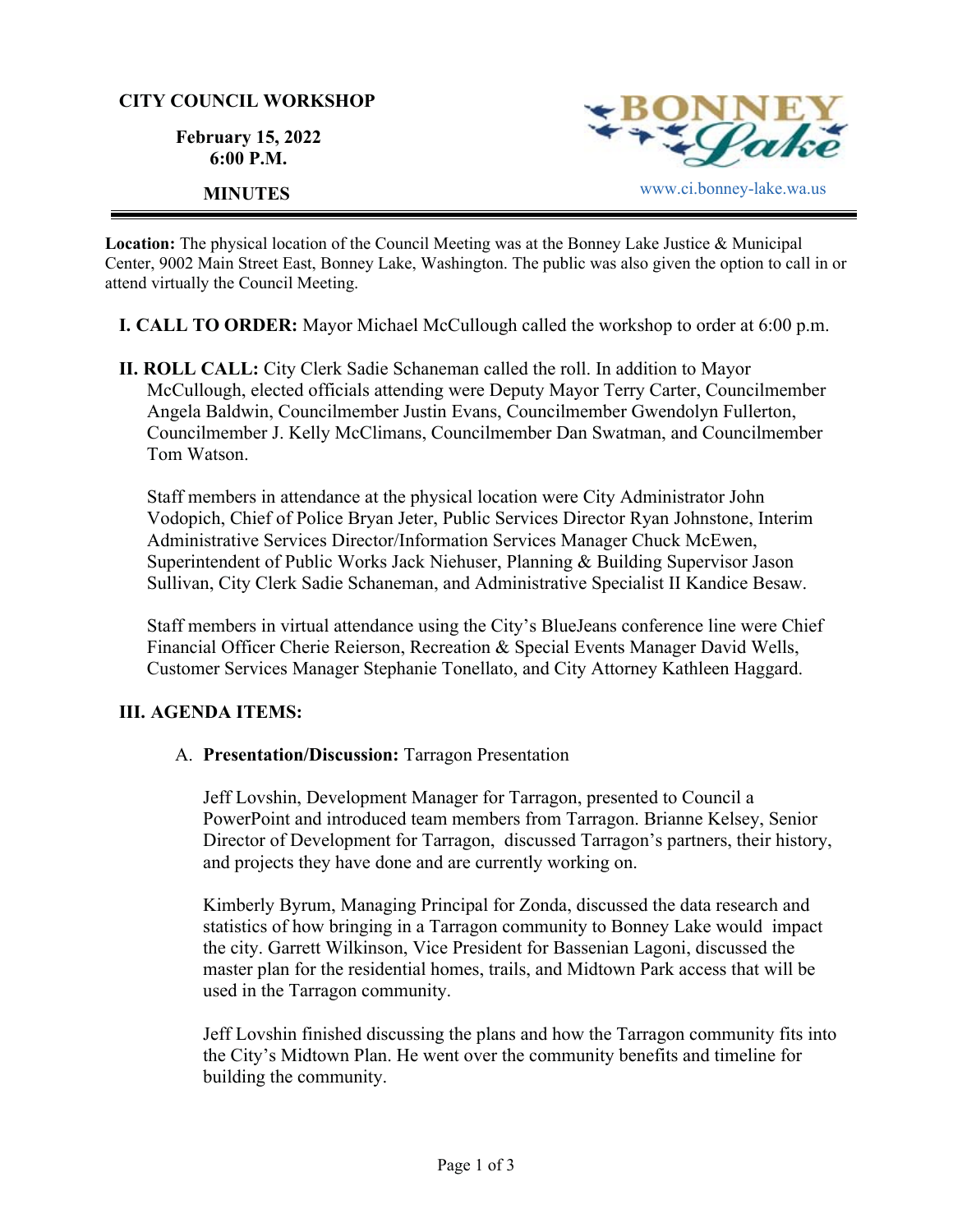Councilmembers asked questions about crime statistics, Bonney Lake resident's access, contracts, and the differences of the different types of communities. There was Council consensus to have Tarragon return with another presentation that has data statistics that are more in line with Bonney Lake's, at a later Workshop.

## B. **Council Open Discussion:**

Pierce County Regional Council. Councilmember Evans said that the annual general assembly meeting is on February 17, 2022 and they will be discussing the workplan.

Communities For Families (CFF). Councilmember Watson said that he, Chief Jeter, and Councilmember Fullerton attended the CFF meeting on February 3, 2022. They had discussed the utilizes and water shut offs. Bonney Lake did an excellent job helping residents with options to avoid water being shut offs.

Lobbyist. Councilmember Baldwin said she and Chief Jeter discussed the issues in the city and that perhaps having a lobbyist to help Bonney Lake have a voice in Legislature.

Midtown. Councilmember Baldwin said that she would like to discuss Midtown Park and the safety there and options for development. She stated that perhaps looking at the designs of the ball fields in Maple Valley might be a possible option for Midtown and a spray park possibly in the middle.

C. **Review Of Council Minutes:** February 1, 2022 Council Workshop and February 8, 2022 Council Meeting.

Councilmembers Watson and Fullerton and Deputy Mayor Carter reported that they had provided City Clerk Sadie Schaneman with a number of corrections to the draft minutes. There was a general consensus of the Council to move the revised minutes forward to the next Council meeting for approval.

- D. **Action:** None.
- E. **Discussion:** Utility Rate Structure

Chris Gonzalez from FCS Group discussed with Council what is needed to get the statistics for a water and sewer rate study, rate discounts, flat rate vs fixed rate, and volume rates.

Councilmember Evans said that he would like to see a tiered rate without summer or winter rates, having the sewer cap rate lowered, increase the water rates for commercial buildings, and discounts for seniors that are also renting.

Councilmember Swatman said that he would like to see data of what it would look like using the different options if implemented. Chief Financial Officer Cherie Reierson and Interim Administrative Services Director/Information Services